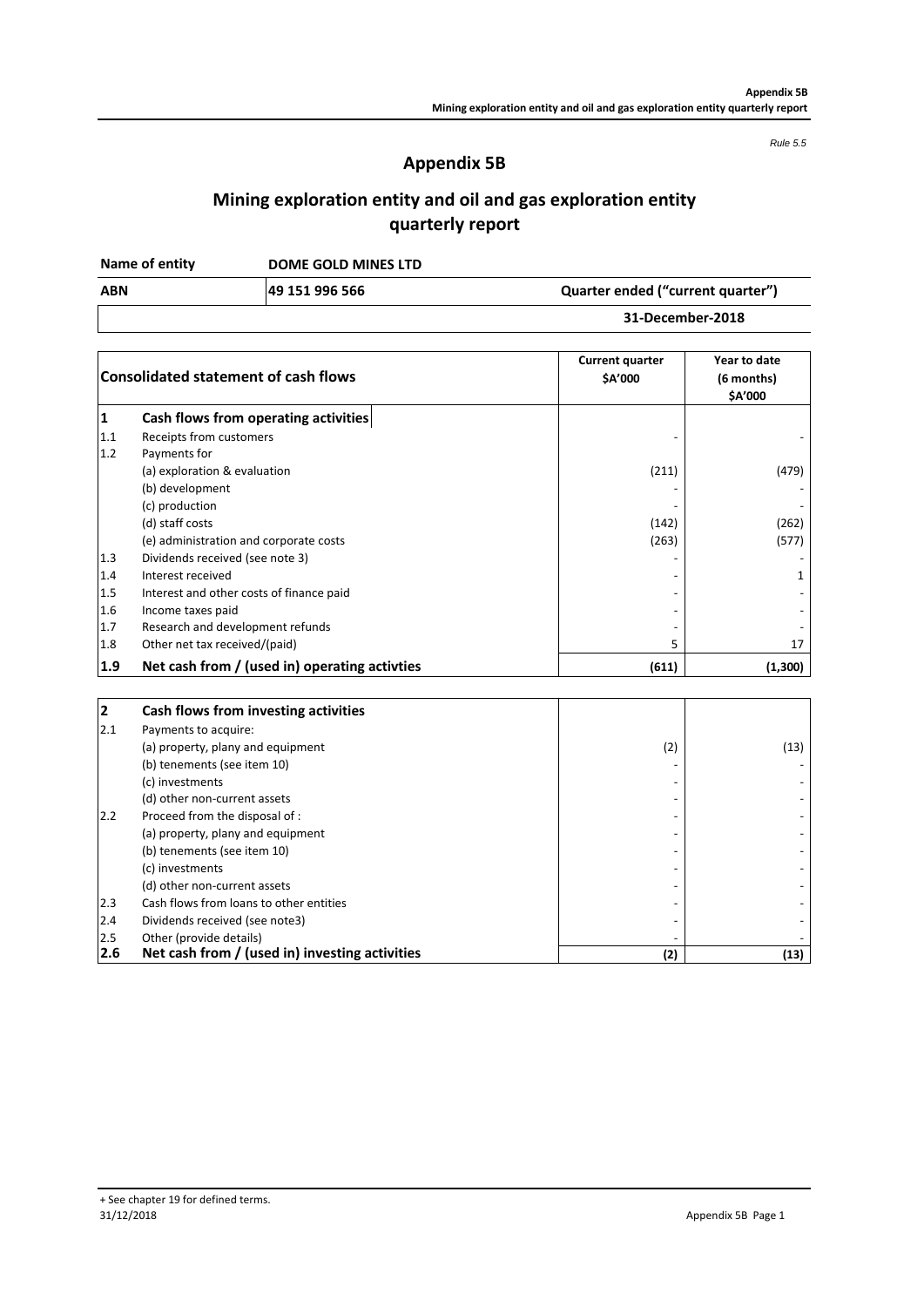### **Appendix 5B**

**Mining exploration entity and oil and gas exploration entity quarterly report**

|       | <b>Consolidated statement of cash flows</b>                                | <b>Current quarter</b><br><b>SA'000</b> | Year to date<br>(3 months)<br>\$A'000 |
|-------|----------------------------------------------------------------------------|-----------------------------------------|---------------------------------------|
| 3     | Cash flows from financing activities                                       |                                         |                                       |
| 3.1   | Proceeds from issues of shares                                             | 850                                     | 850                                   |
| 3.2   | Proceeds from issues of convertible notes                                  |                                         |                                       |
| 3.3   | Proceeds from exercise of share options                                    |                                         |                                       |
| 3.4   | Transaction costs related to issue of shares, convertible notes or options |                                         |                                       |
| $3.5$ | Proceeds from borrowings                                                   | 250                                     | 250                                   |
| $3.6$ | Repayment of borrowings                                                    |                                         | (45)                                  |
| 3.7   | Transaction costs related to loans and borrowings                          |                                         |                                       |
| 3.8   | Dividends paid                                                             |                                         |                                       |
| 3.9   | Other - issue expenses paid                                                | (105)                                   | (105)                                 |
| 3.10  | Net cash from / (used in) financing activities                             | 995                                     | 950                                   |

| 4    | Net increase/ (decrease) in cash and cash equivalents for the<br>period |       |         |
|------|-------------------------------------------------------------------------|-------|---------|
| 4.1  | Cash and cash equivalents at beginning of period                        | 260   | 1,005   |
| 14.2 | Net cash from / (used in) operating activities (item 1.9 above)         | (611) | (1,300) |
| 14.3 | Net cash from / (used in) investing activities (item 2.6 above)         | (2)   | (13)    |
| 4.4  | Net cash from / (used in) financing activities (item 3.10above)         | 995   | 950     |
| 14.5 | Effect of movement in exchange rates on cash held                       |       |         |
| 4.6  | Cash and cash equivalent at end of period                               | 642   | 642     |

| 15  | Reconciliation of cash and cash equivalent                     | <b>Current quarter</b><br><b>SA'000</b> | <b>Previous quarter</b><br><b>SA'000</b> |
|-----|----------------------------------------------------------------|-----------------------------------------|------------------------------------------|
| 5.1 | <b>Bank balances</b>                                           | 40                                      | 41                                       |
| 5.2 | Call deposits                                                  | 602                                     | 219                                      |
| 5.3 | Bank overdrafts                                                |                                         |                                          |
| 5.4 | Other (provide details)                                        |                                         |                                          |
|     | Cash and cash equivalents at end of quarter (should equal item |                                         |                                          |
| 5.5 | 4.6 above)                                                     | 642                                     | 260                                      |

| 6   | Payments to directors of the entity and their associates                                              |               |
|-----|-------------------------------------------------------------------------------------------------------|---------------|
|     |                                                                                                       | <b>SA'000</b> |
| 6.1 | Aggregate amount of payments to these parties included in item 1.2                                    | 36            |
| 6.2 | Aggregate amount of repayment of borrowings to these parties included in item 3.6                     |               |
| 6.3 | Included below any explanation necessary to understand the transactions included in items 6.1 and 6.2 |               |
|     |                                                                                                       |               |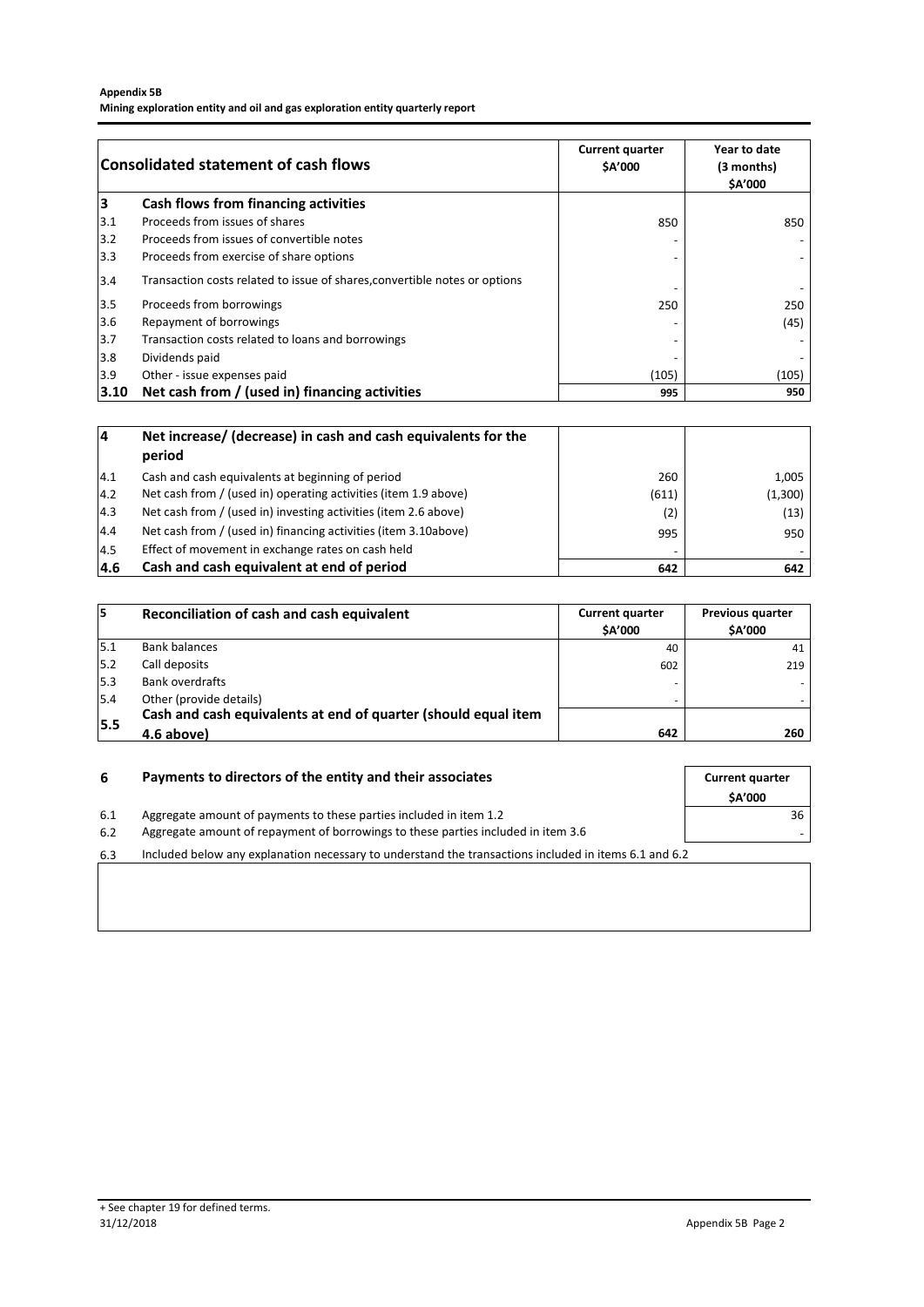### **Payments to related entities of the entity and their associates The Source of Current quarter**

7.1 Aggregate amount of payments to these parties included in item 1.2

7.2 - Aggregate amount of cash flow from loans to these parties included in item 2.3

7.3 Included below any explanation necessary to understand the transactions included in items 7.1 and 7.2

| 8   | <b>Financing facilities available</b>                          | <b>Total facility amount</b> | Amount drawn              |
|-----|----------------------------------------------------------------|------------------------------|---------------------------|
|     | Add notes as necessary for an understanding of<br>the position | at quarter end<br>\$A'000    | at quarter end<br>\$A'000 |
| 8.1 | Loan facilities                                                | 5,100                        | 683                       |
| 8.2 | Credit standby arrangements                                    | -                            |                           |
| 8.3 | Other (please specify)                                         | -                            |                           |

8.4

Included below a description of each facility above, including the lender, interest rate and whether it is secured or unsecured. If any additional facilities have been entered into or are proposed to be entered into after quarter end, include details of those facilities as well.

Lender: Luxury Enterprises Ltd 5% unsecured loan \$1m loan facility Lender: Tiger Ten Investment Ltd 5% unsecured loan \$3.5m loan facility

Lender: Mr Tadao Tsubata 5% unsecured loan \$100K loan facility

| 19  | <b>Estimated Cash outflow for next quarter</b> | <b>SA'000</b> |
|-----|------------------------------------------------|---------------|
| 9.1 | Exploration and evaluation                     | 250           |
| 9.2 | Development                                    |               |
| 9.3 | Production                                     |               |
| 9.4 | Staff costs                                    | 100           |
| 9.5 | Administration and corporate costs             | 200           |
| 9.6 | Other (provide details if material)            |               |
| 9.7 | <b>Total estimated cash outflow</b>            | 550           |

**\$A'000**